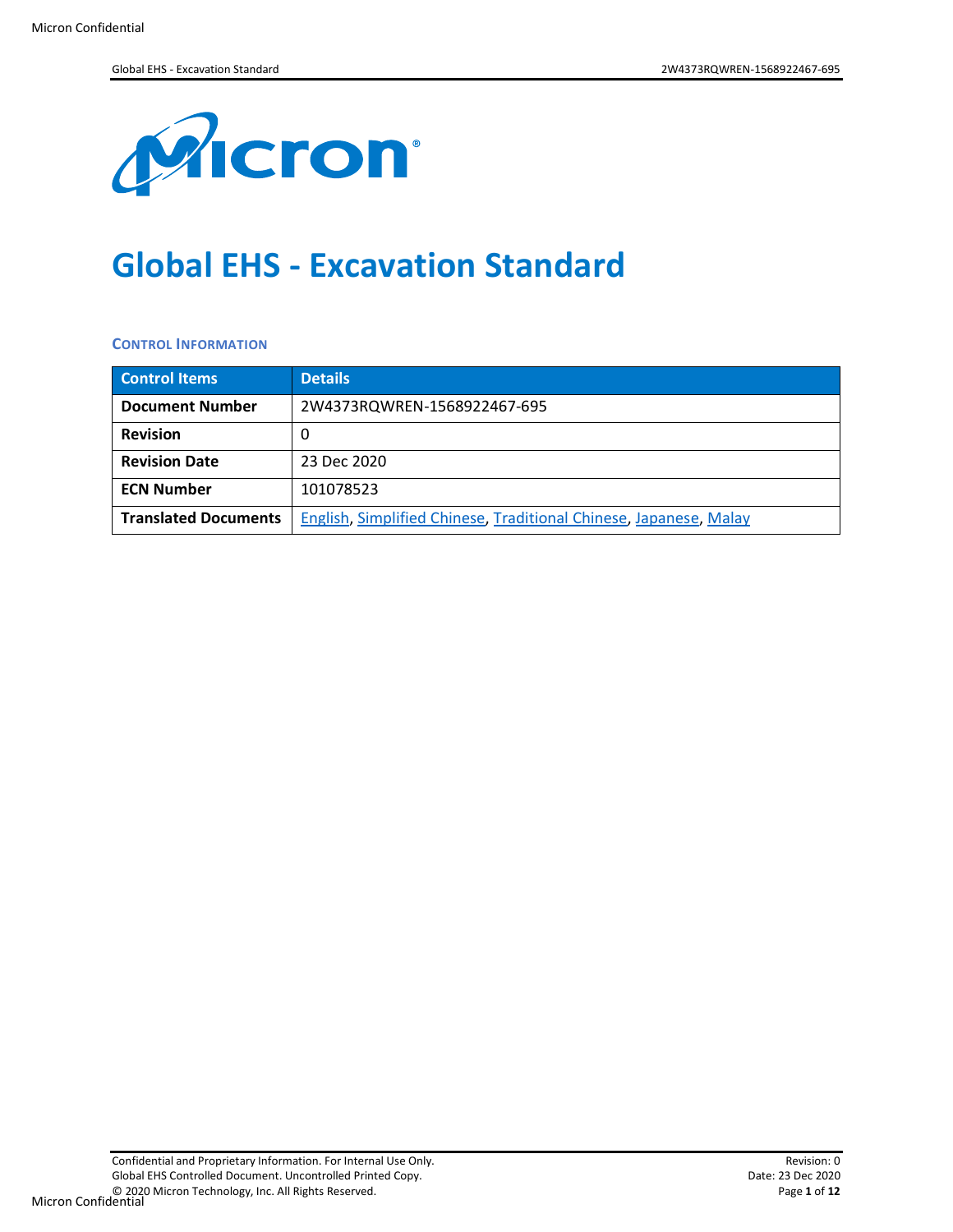# **Contents**

| 2 |     |  |
|---|-----|--|
| 3 |     |  |
| 4 |     |  |
| 5 |     |  |
| 6 |     |  |
|   | 6.1 |  |
|   | 6.2 |  |
|   | 6.3 |  |
|   | 6.4 |  |
|   | 6.5 |  |
|   | 6.6 |  |
|   | 6.7 |  |
|   | 6.8 |  |
| 7 |     |  |
|   |     |  |
|   |     |  |
| 8 |     |  |
| 9 |     |  |

## **Tables**

No table of figures entries found.

# **Table of Figures**

No table of figures entries found.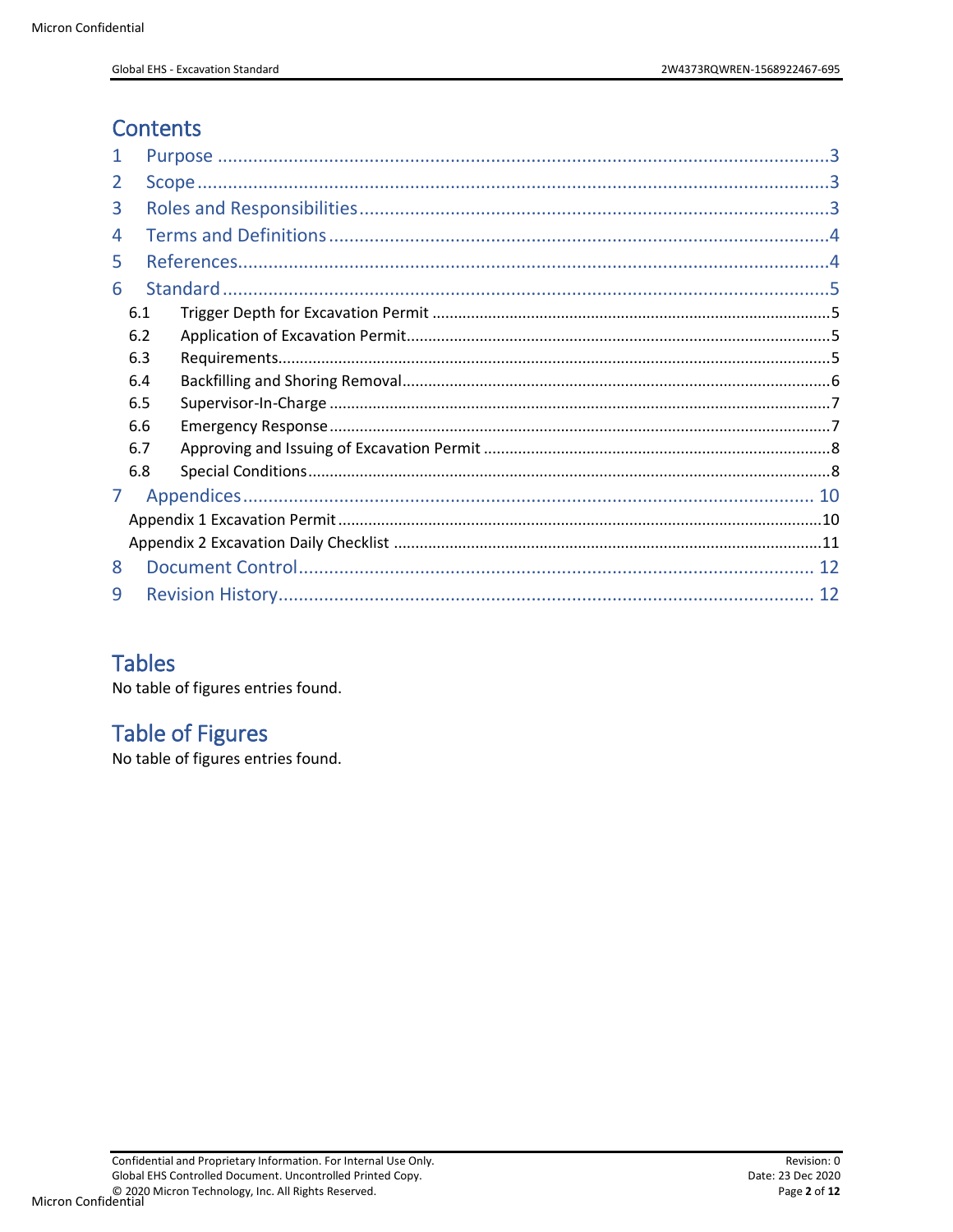### <span id="page-2-0"></span>1 Purpose

This document is to outline specific requirements and adequate protection measures which should be in place during any excavation work, for protection of existing underground services and working personnel. This standard is applicable to both manual and machine excavation.

### <span id="page-2-1"></span>2 Scope

| <b>Items</b>           | <b>Details</b>                                                                                                                                                                                     |
|------------------------|----------------------------------------------------------------------------------------------------------------------------------------------------------------------------------------------------|
| Site(s) Impacted       | All Micron Sites                                                                                                                                                                                   |
| <b>Target Audience</b> | Micron team members and contractors involved in excavation activities, Micron team<br>members who manage and coordinate excavation work, and contractors who perform<br>excavation work in Micron. |
| Applicability          | This document applies to all excavation activities in both Operations and Construction<br>Areas. It also applies to both machine and manual excavation.                                            |

# <span id="page-2-2"></span>3 Roles and Responsibilities

| <b>Roles</b>                                                                                         | <b>Responsibilities</b>                                                                                                                                                                                                                                                                                                                                                                                                                                                                                                                                                                                                                                                                                                    |
|------------------------------------------------------------------------------------------------------|----------------------------------------------------------------------------------------------------------------------------------------------------------------------------------------------------------------------------------------------------------------------------------------------------------------------------------------------------------------------------------------------------------------------------------------------------------------------------------------------------------------------------------------------------------------------------------------------------------------------------------------------------------------------------------------------------------------------------|
| Site EHS                                                                                             | Administration of program, necessary oversight.<br>$\bullet$                                                                                                                                                                                                                                                                                                                                                                                                                                                                                                                                                                                                                                                               |
| Micron Host,<br><b>Micron Facilities</b><br>Manager, or<br>Micron<br>Construction<br>Project Manager | Ensure contractor or vendor companies comply with this standard.<br>$\bullet$<br>Work with EHS representatives to ensure that contractors and vendors are<br>$\bullet$<br>appropriately briefed and trained on Micron site EHS requirements before allowing<br>excavation work to begin.<br>Authorize commencement of excavation work after verification of correct<br>$\bullet$<br>documentations, inspection reports, confirmation of working method.                                                                                                                                                                                                                                                                    |
| <b>General Contractor</b><br>Project/<br>Construction<br>Manager                                     | Ensure contractor or vendor companies comply with this standard.<br>$\bullet$<br>Work with contractor EHS representatives to ensure that contractors and vendors are<br>$\bullet$<br>appropriately briefed and trained on Micron site EHS requirements before excavation<br>work begins.<br>Authorize commencement of excavation work after verification of correct<br>$\bullet$<br>documentations, inspection reports, confirmation of working method.                                                                                                                                                                                                                                                                    |
| Supervisor-In-<br>Charge                                                                             | A Supervisor-In-Charge shall be appointed for each excavation work project.<br>$\bullet$<br>Owns the planning, reviewing of method statement, JHA/RA, managing and<br>$\bullet$<br>coordinating all phases of the excavation work.<br>Ensure excavation work is being carried out as per plan and all conditions stated on<br>$\bullet$<br>Excavation Permit are complied with.                                                                                                                                                                                                                                                                                                                                            |
| <b>Excavator Operator</b>                                                                            | Responsible for the safe operation of the excavator, be familiar with the excavation<br>$\bullet$<br>plan, understand instruction given by Supervisor-In-Charge especially with regards to<br>underground services.<br>All excavator operators shall comply with authority requirement on training and<br>$\bullet$<br>licensing. When this is not covered by local legislation, it will be the responsibility of<br>the contractor management to ensure that a competent person is assigned as<br>excavator operator. The excavator operator should stop work and report to Supervisor-<br>In-Charge whenever:<br>Any unknown underground service is found,<br>$\Omega$<br>Any underground service is damaged,<br>$\circ$ |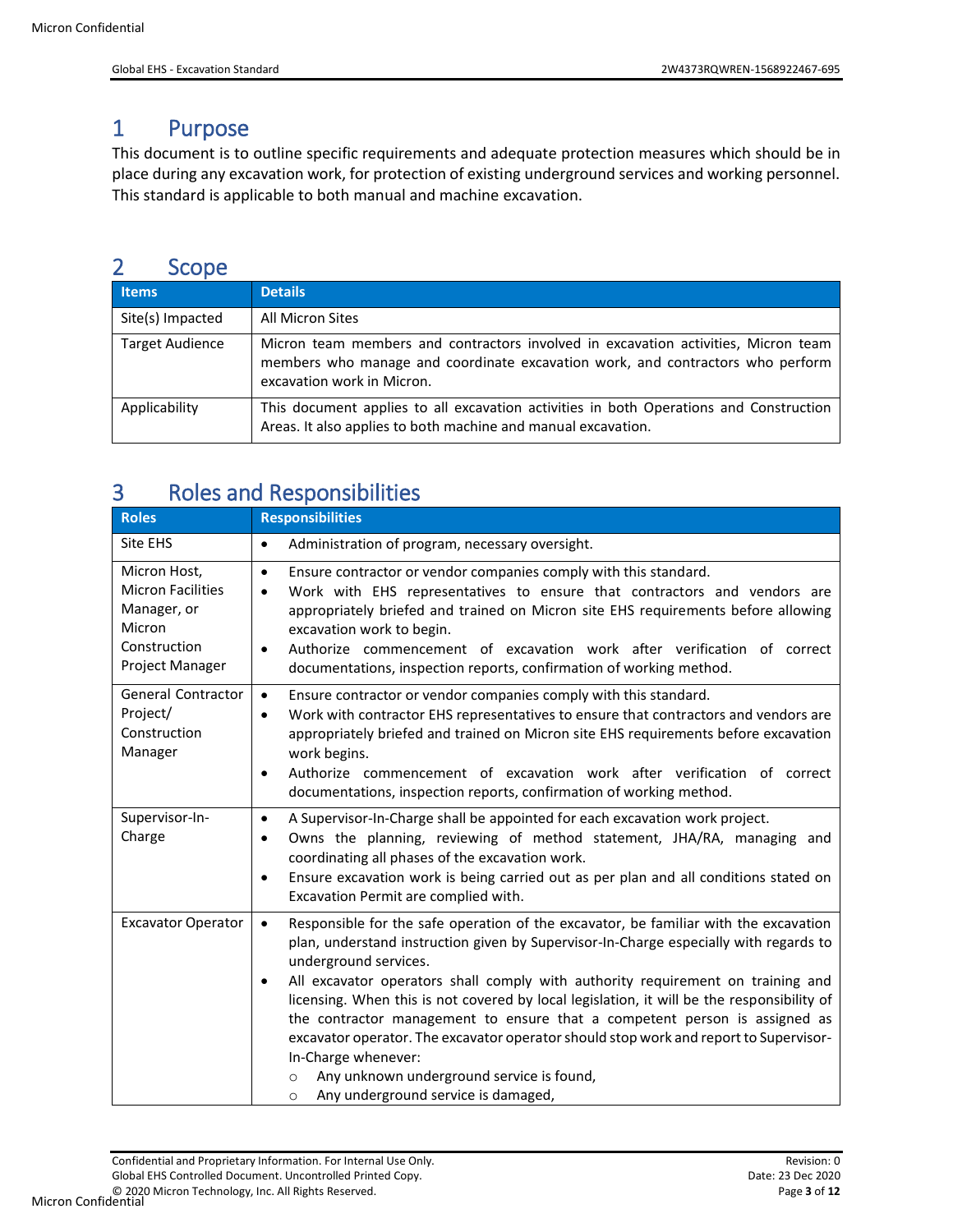| <b>Roles</b>                              | <b>Responsibilities</b>                                                                    |
|-------------------------------------------|--------------------------------------------------------------------------------------------|
|                                           | Any unsafe, or potentially unsafe condition occurs, for example, side collapse.<br>$\circ$ |
| Approving and<br><b>Issuing Authority</b> | The person who approves and issues the Excavation Permit.                                  |

# <span id="page-3-0"></span>4 Terms and Definitions

| <b>Terms</b>                         | <b>Definitions</b>                                                                                                                                                                                                                                              |
|--------------------------------------|-----------------------------------------------------------------------------------------------------------------------------------------------------------------------------------------------------------------------------------------------------------------|
| Daily Inspection                     | An inspection performed by the Supervisor-In-Charge daily before excavation can be<br>continued, or work inside the excavated area can be proceeded.                                                                                                            |
| Excavation                           | Excavation is a process of digging, including driving piles or any other objects into the<br>ground, regardless by human or by machine.                                                                                                                         |
| Excavation<br>Checklist              | Checklist which will be used by Supervisor-In-Charge to perform the daily inspection.                                                                                                                                                                           |
| <b>Excavation Permit</b>             | A permit system, either via paper or electronic, that must be completed before any work<br>can commence with specific work method, job specified RA/JHA.                                                                                                        |
| Machine<br>Excavation                | This is referring to any excavation using mechanical/electrical force. Driving of piles into<br>the ground shall be included as mechanical excavation.                                                                                                          |
| <b>Manual Excavation</b>             | No mechanical/electrical forces are allowed. All excavations shall be carried out by using<br>hand tools.                                                                                                                                                       |
| Supervisor-In-<br>Charge             | A person appointed to be the Overall-In-Charge of the entire excavation work.                                                                                                                                                                                   |
| <b>Trial Excavation</b>              | This is excavation to expose known or suspected underground services or other potential<br>obstacles to excavate. Approving Authority shall determine method of excavation. E.g.,<br>machine excavate the top 2 meter and manually excavate the last one meter. |
| Underground<br><b>Master Drawing</b> | A drawing which shows all underground services which should include but not limited to<br>water piping, gas piping, cables.                                                                                                                                     |
| Underground<br>Services Detection    | Detection of underground services and determination of its approximate depth. This is the<br>process whereby all underground services will be located, marked, and depicted on a<br>drawing.                                                                    |

### <span id="page-3-1"></span>5 References

| <b>Internal References</b>                                                          | <b>Link</b>                 |
|-------------------------------------------------------------------------------------|-----------------------------|
| <b>Global EHS - Construction Contractor EHS Minimum</b><br>Performance Requirements | 2W4373RQWREN-1568922467-118 |
| Global EHS - Contractor EHS Requirements                                            | 2W4373RQWREN-1568922467-123 |
| Global EHS - Work At Heights Standard                                               | 2W4373RQWREN-1568922467-48  |
| Global EHS - Confined Space Program Standard                                        | 2W4373RQWREN-1568922467-146 |

| <b>External References</b> | THE . |
|----------------------------|-------|
| Nil                        | Nil   |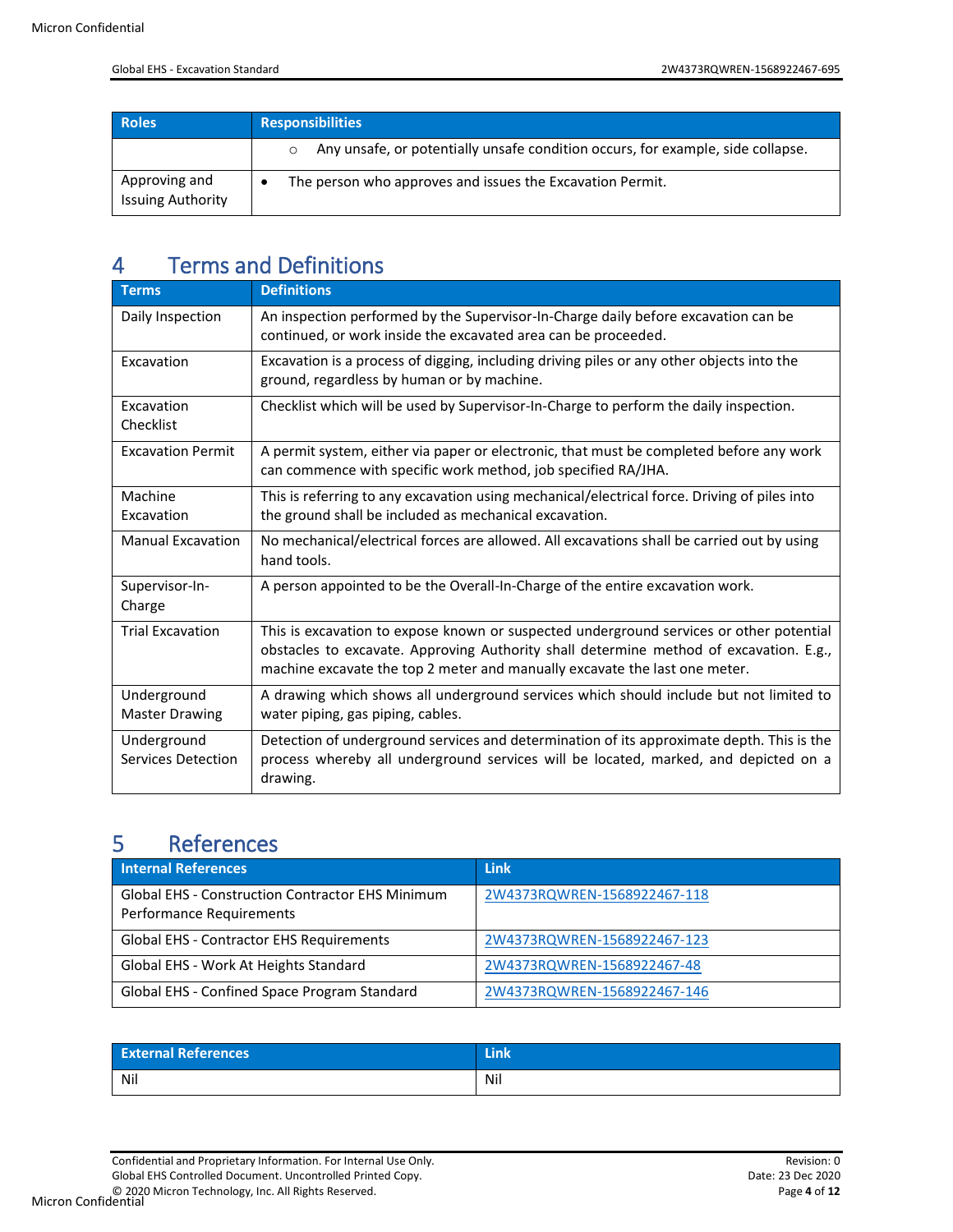### <span id="page-4-0"></span>6 Standard

#### <span id="page-4-1"></span>6.1 Trigger Depth for Excavation Permit

- All excavation works more than 0.3 meter in depth require an Approved Excavation Permit has been issued.
- The above requirement applies to all type of excavations, such as trail holes excavation, manual and machine excavation, and driving of any objects into the ground.

#### <span id="page-4-2"></span>6.2 Application of Excavation Permit

- Contractors should apply Excavation Permit with approved work method statement, JHA/RA, and attaching drawings of the intended scope of work. As much as possible, approved construction drawing of scope of intended excavation should be super imposed on the underground services master drawing.
- The Approving Authority should assign appropriate representative to check and confirm underground condition as stated in Section 2 of the Excavation Permit.
- Upon confirmation of underground condition and based on recommendation of his assigned representative, the Approving Authority can proceed to approve and issue the Excavation Permit.

#### <span id="page-4-3"></span>6.3 Requirements

- Underground services detection shall be carried out prior to any excavation unless otherwise stated by the Permit Approving and Issuing Authority.
- Underground drawing shall be made available to the contractor performing the underground detection work.
- Local authority or underground services provider should be consulted on the services location and updated latest drawing. If necessary, invite them for field verification.
- When underground services detection is a requirement by legislation, the Permit Approving and Issuing Authority shall issue instruction complying with the legal requirement.
- For deep excavation, underground detection shall be repeated at every 1.5meter depth before excavation can be continued. This will ensure accurate underground information can be made available to the team so that excavation plan can be revised, and incident avoided.
- The proposed excavation area must be clearly marked out on the ground before the start of any excavation.
- Suitable edge protection in the form of hard barricade shall be erected before the work commences, with one side open for excavator operation and truck movement. Such edge protection should be placed at a minimum of 1 meter away from the edge of excavation. The open side shall be closed off at the end of each work shift, or when the excavation is completed.
- Excavated soil should be transported to a designated stockpile area. Storage of excavated soil near or beside the excavation is not appropriate as it will increase pressure onto the shoring. Vehicles required for transporting such soil will also create vibration and pressure to the excavation and shoring.
- As much as possible, excavator should act as the buffer between excavation and transportation trucks in order to reduce unnecessary pressure and vibration to the excavation.
- No worker should be inside the excavation when excavator is in operation. If worker is required to station inside the excavation for purpose such as checking level and set-up markers, coordinate with

Micron Confidential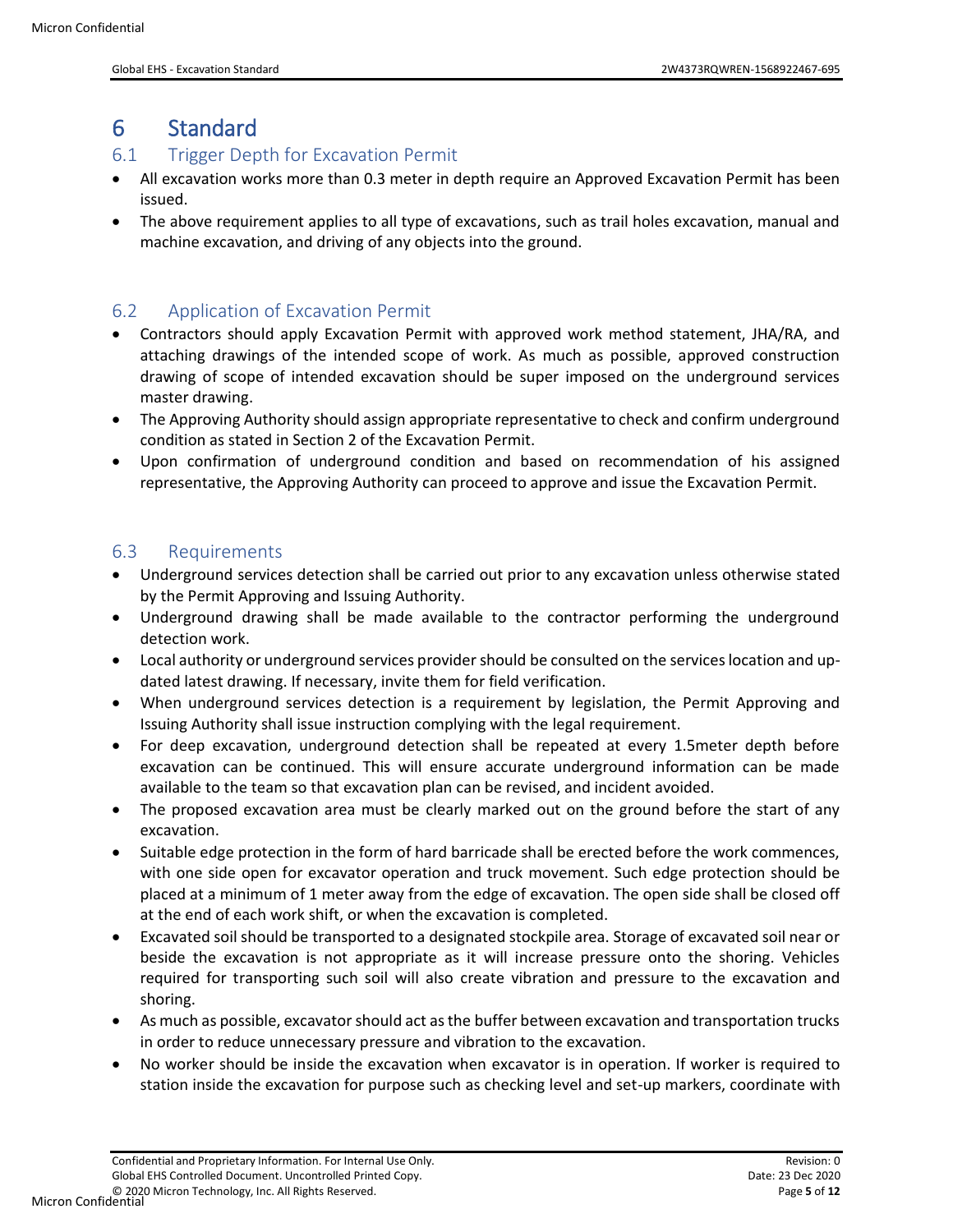operator on area couldn't be seen by the operator, all associated risks shall be carefully assessed, recorded in JHA/RA, and briefed to worker involved. Supervisor-In-Charge shall supervise closely.

- Excavation more than 1.5 meters in depth must be properly shored, sheeted, braced, benched, or sloped to 45º unless otherwise stated by Approving Authority on the Excavation Permit.
- All shoring, sheet support, or bracing shall be extended to the bottom of the excavation.
- If the depth of excavation exceeds 4 meters, the shoring and supporting system shall be designed by a qualified engineer with approved drawing for installation.
- If the excavation encounters soft/unstable soil condition, the Supervisor-In-Charge with assistance from EHS and Civil Engineer, should stop the excavation and re-assess the situation. Depending the assessment, contractor can be instructed to provide engineered supporting system mentioned above even the depth is less than 4 meters.
- During the hours of darkness, sufficient numbers of warning lamps must be provided to indicate any excavations area, especially on and along roadways and walkways.
- Excavated spoil shall be place at least 2 meters away from the excavation area. Whenever possible, excavated spoil shall be move away to a designated stockpile area.
- Ladders shall be provided for workers to enter and exit the excavation. Such ladder must extend from the bottom of excavation to at least 1 meter above the top of excavation. When the depth of excavation exceeded 1.2-meters, proper entry/exit facility (e.g. by scaffolding) must be constructed to facilitate safe entry and exit for workers.
- Sufficient numbers of entry and exit provisions must be provided without more than 15-meters lateral travel.
- When there is a need for people to cross over trenches, ditches or any other excavation, proper walkway, bridge with guardrails shall be provided by the Contractor who own the excavation work.
- All work area, including the bottom of the excavation, shall be kept free of construction debris and stagnant water at all times.
- Dewatering equipment and system shall be in-place to keep the excavation free from stagnant water. More equipment should be prepared for country having raining season which could resulted in continuous rain for many days and weeks.
- In areas where the natural underground water level is above the planned depth of the excavation, well points/pump dewatering system should be installed to lower the water level prior to excavation.
- Operating radius of the excavator from excavation to transportation trucks should be controlled to prevent unauthorized entry. Banksmen should be deployed for controlling trespassing and vehicle movement.

#### <span id="page-5-0"></span>6.4 Backfilling and Shoring Removal

- Backfilling work shall comply with specification, and contract requirements of Project. Soil condition shall be considered in method and equipment selection for backfilling work.
- It should be the responsibilities of Micron Host, Facilities Manager, Micron Project/Construction Manager, or Project/Construction Manager of General Contractor to ensure specifications and requirements for backfilling are included in the contract and make available to the supervisor-incharge and contractors.
- Workers should take care to prevent any impact loading to installed services during backfilling.
- In general, soil is typically backfilled in layers or lifts.
- Each layer should be properly compacted to project requirement before next layer of backfilling.
- Soil use for backfilling should be free of debris, stone, and rocks.
- The sequence for removing shoring should be the opposite of installing the shoring.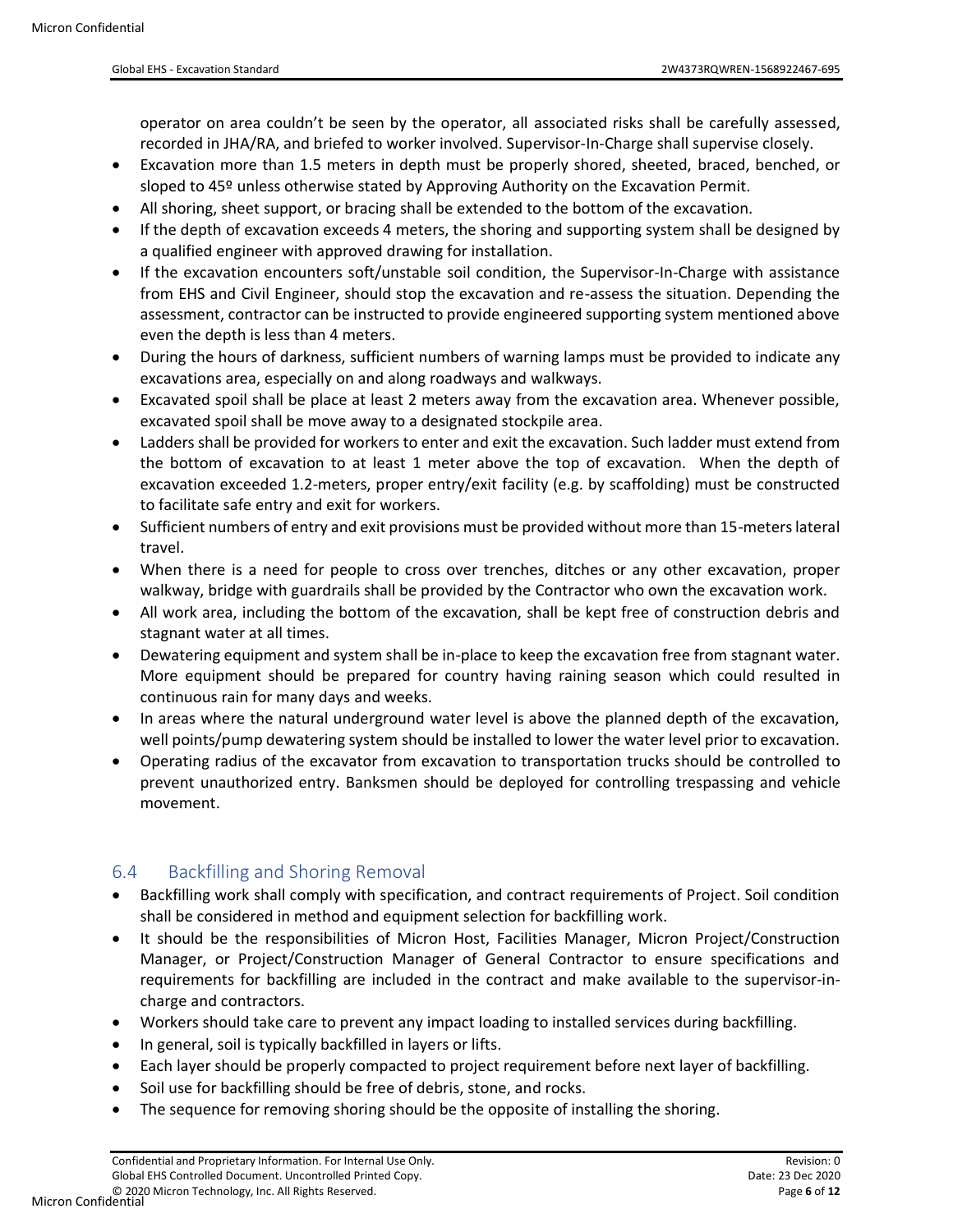- Before removal of any horizontal support such as struts or jacks, the area should be backfilled to the level of such struts or jacks.
- Workers working on the removal work shall be protected by the vertical up-right which should be the last to remove.
- Supervisor-In-Charge should work with the team to develop a safe removal plan for shoring.

#### <span id="page-6-0"></span>6.5 Supervisor-In-Charge

The Supervisor shall:

- Understand the scope of the excavation work so as to plan a proper and sufficient underground services detection when required.
- Ensure work instructions and safety requirements stated on the Excavation Permit are clearly instructed to the team involved in excavation work.
- Before starting any excavation, inspect and ensure equipment use, including excavator, shoring materials, materials to be used for barricade, etc., are all in-place and in good and safe working condition.
- Arrange a trial excavation to expose underground services when required and develop plan to protect exposed underground services before actual excavation is started.
- Ensure proper support and protection for existing underground service is properly installed.
- Conduct an inspection on the condition of excavation daily before work and after inclement weather.
- In the event of any unknown underground object is detected, stop the work and report to Approving Authority immediately.
- Brief and ensure Excavator operator understand the work plan and condition of underground services.
- Instruct and ensure excavator operator carry out daily inspection on his excavator prior to starting work.

#### <span id="page-6-1"></span>6.6 Emergency Response

All excavation and work in excavated pit/trench shall be notify to ERT at the start and end of the shift.

For major construction project managed by General Contractor, it will be the duty of General Contractor management to maintain a record of active excavation activities and works inside excavated pit/trench.

In the event of an emergency, e.g., side collapse, shoring fail and give way, damages of underground services, stop work and report to:

- Micron site ERT and Micron Host
- For major construction project, report to EHS of General Contractor who may requests assistance from Micron ERT when necessary.
- General Contractor shall then report to Micron Host and EHS.
- Isolate the area and wait for further instruction.
- Micron/Micron Contractor should conduct an investigation to determine the cause of the emergency situation and implement corrective actions prior to reauthorization of the excavation permit.
- Supervisor-in-Charge shall consider the preparation of certain tools and equipment for emergency purpose. For example, knowing there are water lines near-by which require a special tool for valve opening and closing, it could be helpful to have this prepared on site.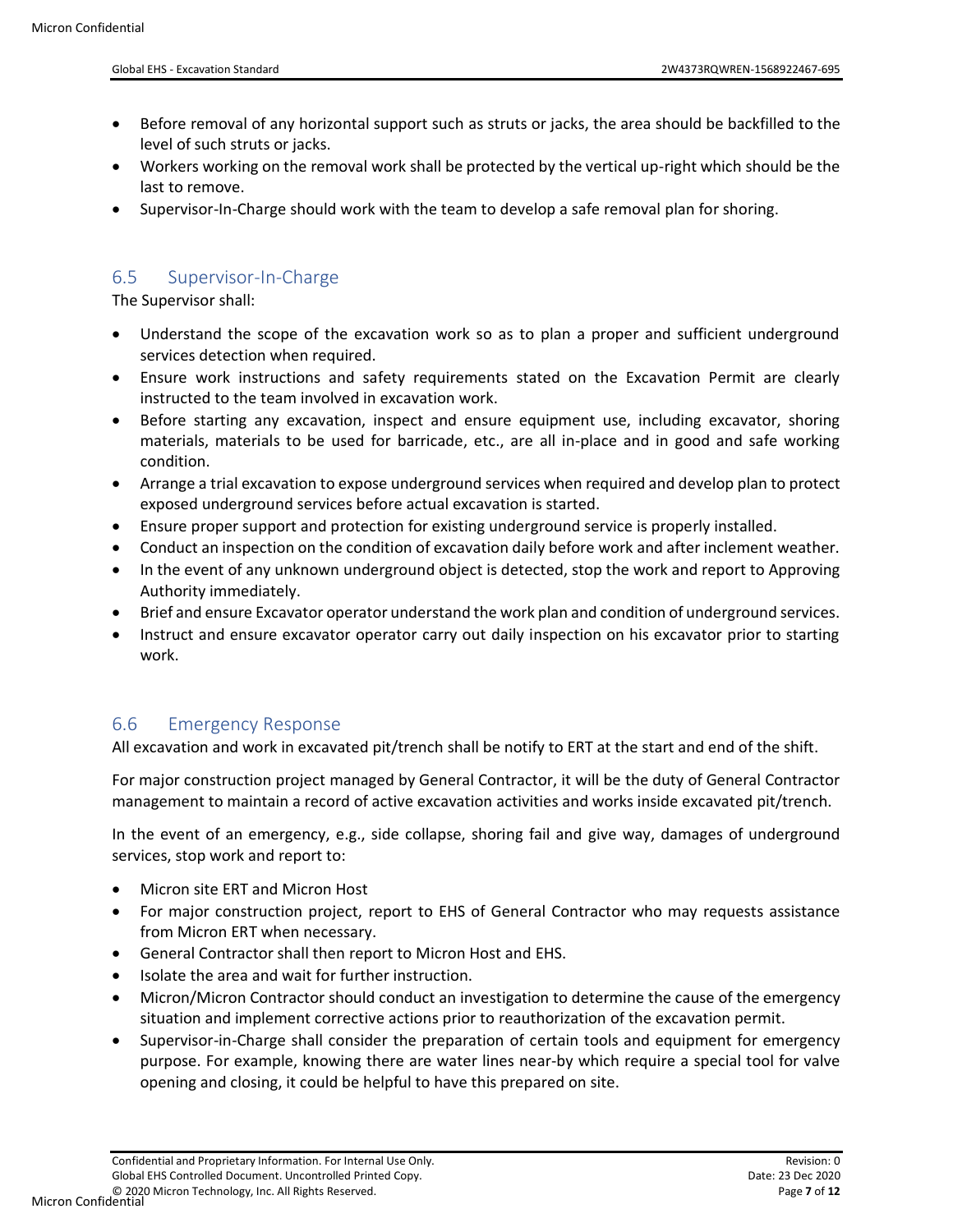#### <span id="page-7-0"></span>6.7 Approving and Issuing of Excavation Permit

- Micron Host or Facilities Manager who will be the Approving and Issuing Authority should assign his staff to check and confirm on items listed in Section 2 of the Permit.
- Upon confirmation of Section 2, with an approved Method Statement, JHA/RA, and the work was deemed safe to proceed, the Approving Authority can proceed to approve and issue the Excavation Permit.
- If trial holes are required, the Permit should only be issued for the scope of trial holes. Final Excavation Permit can only be issued after completion of trial holes and necessary protection measures and working methods had been confirmed.
- In the event of a green field construction project, the Project Manager of General Contractor will be the Approving and Issuing Authority.

#### <span id="page-7-1"></span>6.8 Special Conditions

- When the underground services master drawing or result of underground detection shows that there is presence of underground services inside or close to the proposed excavation area, trial holes excavation shall be carried out to expose the underground services.
- Owner of the known underground system shall be consulted to determine if a SIPP is required before any excavation can start.
- These trial holes are essential to determine the exact depth and routing of these underground services. At least two trial holes are required for each underground service.
- When the excavation exceeds 1.2 meters in depth, the Approving Authority should request Site EHS or the construction project EHS team to conduct an assessment to determine if the excavation shall be classified as a Confined Space.
- If the excavation is classified as Confined Space, Micron Confined Space Requirement shall apply.
- The project team shall conduct an assessment to determine if there are any fall hazards within barricade of excavation which fall under Work at Height Policy of Micron.
- Micron Work at Height policy and requirement shall apply as necessary.
- No machine excavation shall be allowed within a 1 meter radius of any known Underground services.
- For excavation more than 1.2meter in depth, underground soil condition and water table should be checked before the excavation plan and shoring method is finalized. This information can be obtained from historical data, local government agency, or by conducting a soil investigation.
- For excavation more than 2m in depth with unstable soil condition, a watchman should be assigned to monitor works in the excavation.
- For excavation more than 1.5m in depth with unstable soil condition and circumstances pose a cavein hazard to workers, trench box should be used in-lieu of traditional shoring method. A trench box should be:
	- $\circ$  Capable of withstanding the soil pressure and depth rating in the event of a cave-in.
	- o Install and use as per manufacturer's configurations.
	- o The Supervisor-in-charge should use the data provided by the manufacturer to determine if a trench box is appropriate for the excavation work.
	- $\circ$  The space between the trench box wall and the side of excavation should be kept as small as possible. If there is any sign of cave-in, the space should be backfilled immediately.
	- $\circ$  Self-fabricated trench box should be according to the design of a professional engineer.
	- o For excavation work more than 4m in depth, all trench box shall be certified by a professional engineer regardless of self-fabricate or approved manufacturer product.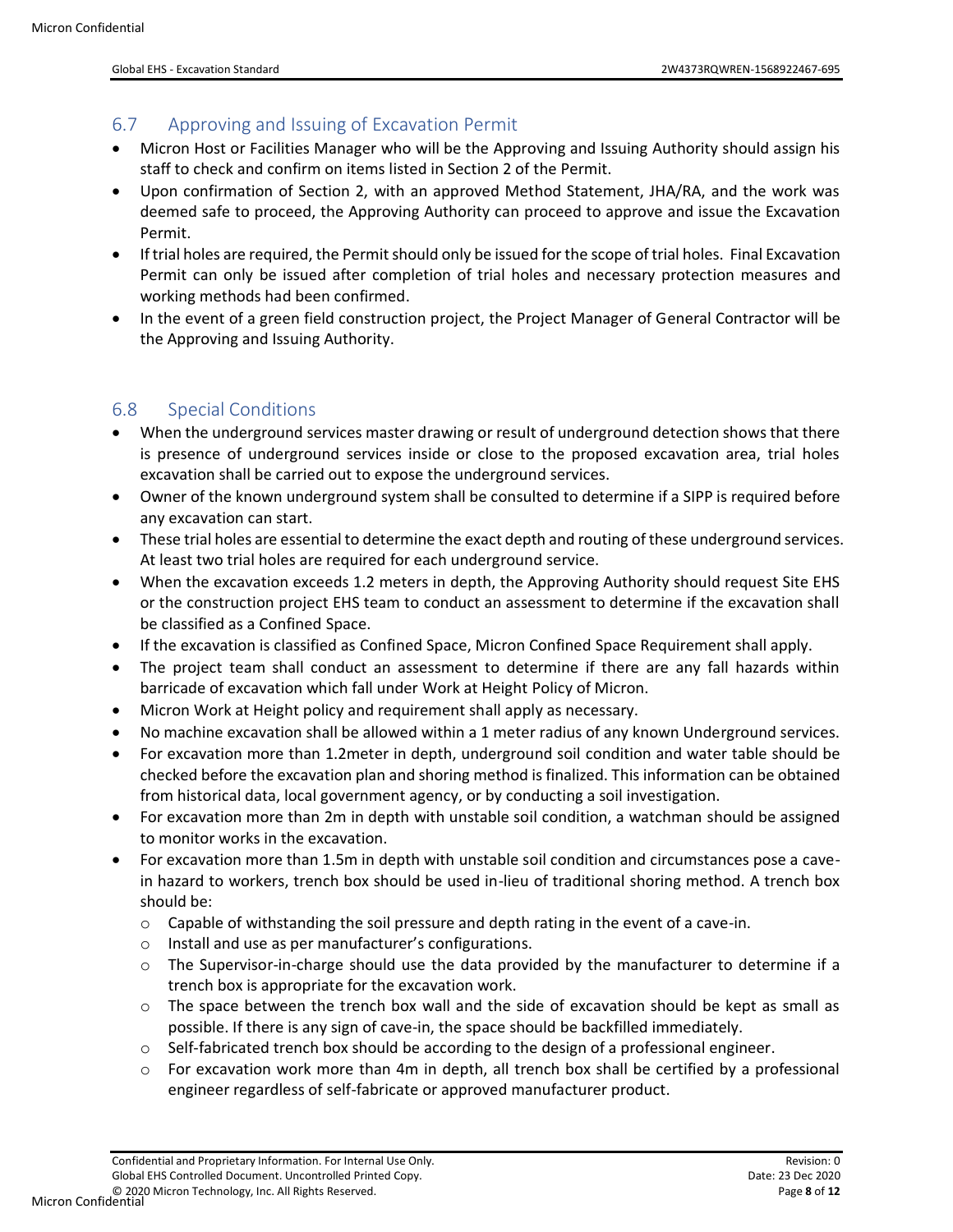- o Progressively install the trench box by a "cut and lower" method. The maximum distance between the bottom of the trench box and the bottom of the trench should be no more than 0.5m. Contractor can excavate up to 0.5m under a trench box as long as there is no indication that the soil is collapsing behind the box wall.
- $\circ$  Workers working in a trench box must have proper access and egress. If a ladder was used, the top of the ladder must extend beyond the top of the trench by at least 1m.
- o Workers cannot remain in the trench box when it is being installed, taken out, or move vertically.
- $\circ$  The trench box should be progressively withdrawn, as the excavation is backfilled.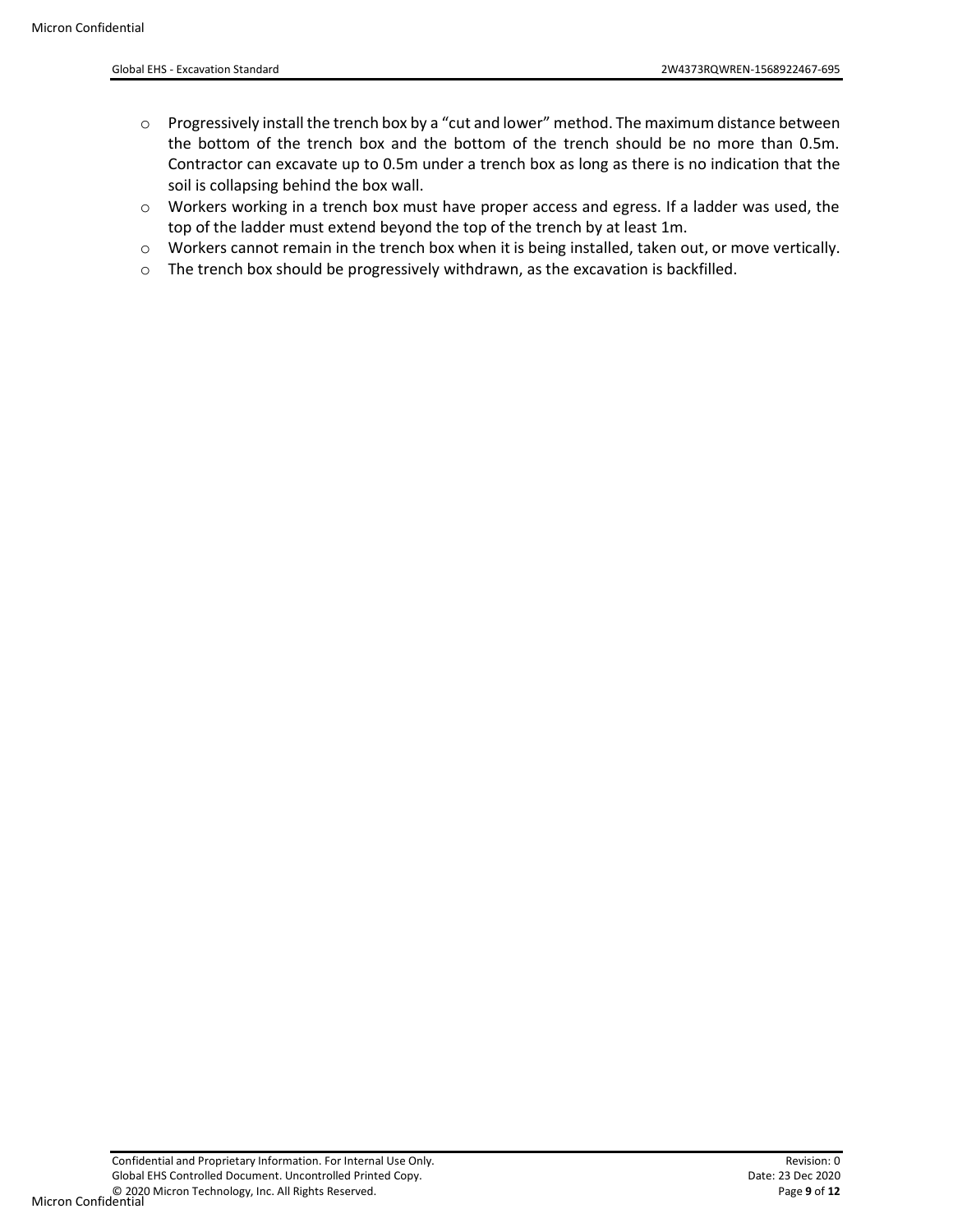# <span id="page-9-0"></span>7 Appendices

#### <span id="page-9-1"></span>Appendix 1 Excavation Permit

| <b>EXCAVATION PERMIT</b>                                                                                                                                                  |                             |                                                              |            |                         |      |  |  |  |  |
|---------------------------------------------------------------------------------------------------------------------------------------------------------------------------|-----------------------------|--------------------------------------------------------------|------------|-------------------------|------|--|--|--|--|
| 1. Application                                                                                                                                                            |                             |                                                              |            |                         |      |  |  |  |  |
| Date of Application:<br><b>Contractor Company:</b>                                                                                                                        |                             |                                                              |            |                         |      |  |  |  |  |
|                                                                                                                                                                           |                             |                                                              |            |                         |      |  |  |  |  |
| <b>Excavation Start Date:</b>                                                                                                                                             |                             | End Date:                                                    |            |                         |      |  |  |  |  |
|                                                                                                                                                                           |                             |                                                              |            |                         |      |  |  |  |  |
| Location of Excavation:                                                                                                                                                   |                             |                                                              |            |                         |      |  |  |  |  |
| Note: To attach drawing                                                                                                                                                   |                             |                                                              |            |                         |      |  |  |  |  |
|                                                                                                                                                                           |                             |                                                              |            |                         |      |  |  |  |  |
| <b>Description of Excavation work:</b>                                                                                                                                    |                             |                                                              |            |                         |      |  |  |  |  |
| Length:                                                                                                                                                                   | Width:                      |                                                              |            | Depth:                  |      |  |  |  |  |
| Declaration: - By signing below, I hereby undertake to supervise the work in the field and to ensure that all<br>safety precautions, as detailed below are complied with. |                             |                                                              |            |                         |      |  |  |  |  |
| <b>Contractor Supervisor</b>                                                                                                                                              |                             |                                                              |            |                         |      |  |  |  |  |
| Name:                                                                                                                                                                     |                             | Date:                                                        |            |                         |      |  |  |  |  |
| Signature:                                                                                                                                                                |                             | Time:                                                        |            |                         |      |  |  |  |  |
|                                                                                                                                                                           |                             |                                                              |            |                         |      |  |  |  |  |
|                                                                                                                                                                           |                             | 2. Underground Services Confirmation and Preventive Measures |            |                         |      |  |  |  |  |
| Piping                                                                                                                                                                    |                             | Electric/Control/Comm                                        |            | Temp Electric Cable     |      |  |  |  |  |
| Temp Water                                                                                                                                                                | Foundation                  |                                                              |            | Others?                 |      |  |  |  |  |
| Mechanical excavation                                                                                                                                                     |                             | <b>Manual Excavation Only</b>                                |            |                         |      |  |  |  |  |
| Trial holes required?                                                                                                                                                     |                             | Yes (                                                        |            |                         | No ( |  |  |  |  |
| Underground<br>Services<br>Detection<br>required?                                                                                                                         |                             | Yes (                                                        |            |                         | No ( |  |  |  |  |
| Is this a Confined Space ?                                                                                                                                                |                             | Yes (                                                        |            |                         | No ( |  |  |  |  |
|                                                                                                                                                                           |                             |                                                              |            |                         |      |  |  |  |  |
| Checked and Confirmed by:                                                                                                                                                 |                             |                                                              |            |                         |      |  |  |  |  |
| Piping In-Charge                                                                                                                                                          | <b>Electrical In-Charge</b> |                                                              |            | Control/Comm. In-Charge |      |  |  |  |  |
|                                                                                                                                                                           |                             |                                                              |            |                         |      |  |  |  |  |
| Name:                                                                                                                                                                     | Name:                       |                                                              |            | Name:                   |      |  |  |  |  |
| Signature:                                                                                                                                                                | Signature:                  |                                                              | Signature: |                         |      |  |  |  |  |
| Date:                                                                                                                                                                     | Date:                       |                                                              | Date:      |                         |      |  |  |  |  |
| Time:                                                                                                                                                                     | Time:                       |                                                              |            | Time:                   |      |  |  |  |  |
| Special Instructions:                                                                                                                                                     |                             |                                                              |            |                         |      |  |  |  |  |
|                                                                                                                                                                           |                             |                                                              |            |                         |      |  |  |  |  |
| Name:                                                                                                                                                                     | Approved: Yes (             | 3. Approving and Issuing                                     |            |                         |      |  |  |  |  |
|                                                                                                                                                                           |                             | No( )<br>$\rightarrow$                                       |            | Date:                   |      |  |  |  |  |
| Position:                                                                                                                                                                 | Signature:                  |                                                              |            | Time:                   |      |  |  |  |  |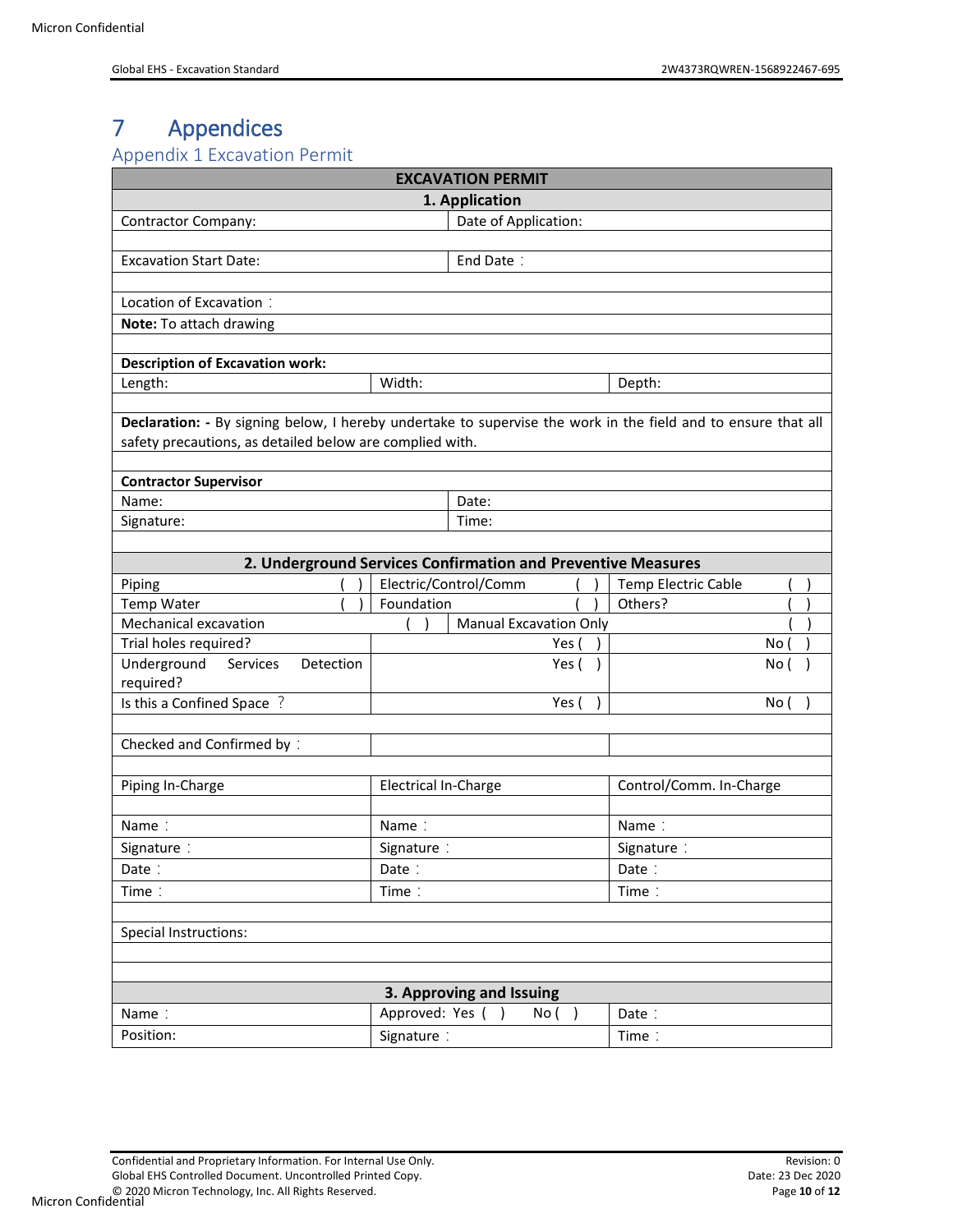### Appendix 2 Excavation Daily Checklist

<span id="page-10-0"></span>

|                | <b>EXCAVATION CHECKLIST</b>                                                                                           |            |             |            |                                                                                        |            |           |            |           |            |           |            |           |            |           |
|----------------|-----------------------------------------------------------------------------------------------------------------------|------------|-------------|------------|----------------------------------------------------------------------------------------|------------|-----------|------------|-----------|------------|-----------|------------|-----------|------------|-----------|
|                |                                                                                                                       |            | <b>DATE</b> |            | <b>DATE</b><br><b>DATE</b><br><b>DATE</b><br><b>DATE</b><br><b>DATE</b><br><b>DATE</b> |            |           |            |           |            |           |            |           |            |           |
| S/No           | <b>ITEMS</b>                                                                                                          |            |             |            |                                                                                        |            |           |            |           |            |           |            |           |            |           |
|                |                                                                                                                       | <b>YES</b> | <b>NO</b>   | <b>YES</b> | <b>NO</b>                                                                              | <b>YES</b> | <b>NO</b> | <b>YES</b> | <b>NO</b> | <b>YES</b> | <b>NO</b> | <b>YES</b> | <b>NO</b> | <b>YES</b> | <b>NO</b> |
| $\mathbf{1}$   | Valid work-permits available & displayed?                                                                             |            |             |            |                                                                                        |            |           |            |           |            |           |            |           |            |           |
| $\overline{2}$ | signboards<br>Adequate<br>warning<br>placed<br>conspicuously at strategic locations with sufficient<br>warning light? |            |             |            |                                                                                        |            |           |            |           |            |           |            |           |            |           |
| 3              | Road diversion<br>signboards<br>for employee<br>information and convenience?                                          |            |             |            |                                                                                        |            |           |            |           |            |           |            |           |            |           |
| 4              | Vehicles/ machinery operated by authorized<br>person with banksman?                                                   |            |             |            |                                                                                        |            |           |            |           |            |           |            |           |            |           |
| 5              | All appropriate safety PPE worn at the site?                                                                          |            |             |            |                                                                                        |            |           |            |           |            |           |            |           |            |           |
| 6              | Safety cover across road opening / over drain<br>opening?                                                             |            |             |            |                                                                                        |            |           |            |           |            |           |            |           |            |           |
| $\overline{7}$ | Shoring or 45° slope provided for excavation more<br>than 1.5 m depth?                                                |            |             |            |                                                                                        |            |           |            |           |            |           |            |           |            |           |
| 8              | Ladders, stairways or ramps provided in the<br>trenches?                                                              |            |             |            |                                                                                        |            |           |            |           |            |           |            |           |            |           |
| 9              | Excavated materials kept 2m away from the edge<br>of the trench?                                                      |            |             |            |                                                                                        |            |           |            |           |            |           |            |           |            |           |
| 10             | Shoring for excavated trench, more than 4m deep<br>constructed according to qualified engineer design<br>and drawing? |            |             |            |                                                                                        |            |           |            |           |            |           |            |           |            |           |
| 11             | Open sides of excavation are guarded by adequate<br>and hard barricades?                                              |            |             |            |                                                                                        |            |           |            |           |            |           |            |           |            |           |
|                | After inclement weather:                                                                                              |            |             |            |                                                                                        |            |           |            |           |            |           |            |           |            |           |
| 12             | Shoring in good condition?                                                                                            |            |             |            |                                                                                        |            |           |            |           |            |           |            |           |            |           |
| 13             | Water being pumped out?                                                                                               |            |             |            |                                                                                        |            |           |            |           |            |           |            |           |            |           |
|                |                                                                                                                       |            |             |            |                                                                                        |            |           |            |           |            |           |            |           |            |           |
|                | Note: Immediate rectification shall be carried out for any item marked "NO". and confirm by EHS.                      |            |             |            |                                                                                        |            |           |            |           |            |           |            |           |            |           |
| Checked by:    |                                                                                                                       |            |             |            | Confirmed by:                                                                          |            |           |            |           |            |           |            |           |            |           |
|                | Sub-Contractor Construction Supervisor:                                                                               |            |             |            | General Contractor Supervisor-In-Charge:                                               |            |           |            |           |            |           |            |           |            |           |
|                | Sub-Contractor EHS Supervisor:<br><b>General Contractor EHS Supervisor:</b>                                           |            |             |            |                                                                                        |            |           |            |           |            |           |            |           |            |           |